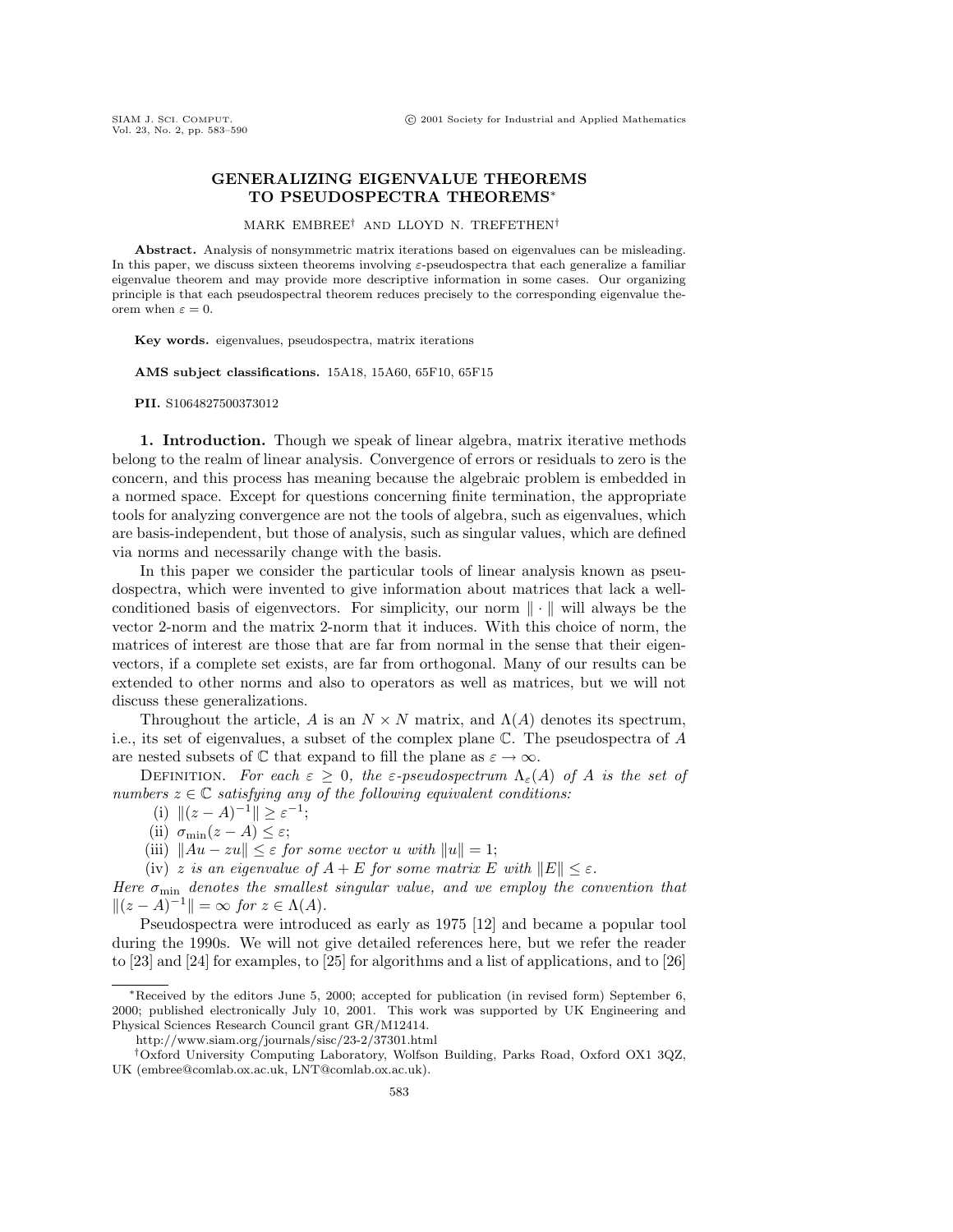for history. For extensive online information about pseudospectra, including examples and a bibliography of papers by many authors, see the Pseudospectra Gateway [3].

This brief article is devoted to a simple idea:

Many theorems about eigenvalues are special cases  $\varepsilon = 0$  of theorems about ε-pseudospectra.

Our whole content consists of the presentation of sixteen examples of theorems of this kind. These theorems are for the most part neither mathematically deep nor even new, though in some cases they have not been stated in the language of pseudospectra before. Nevertheless, for practical applications involving highly nonnormal matrices, they may sometimes be more useful than their eigenvalue special cases. This will tend to be so in situations where the eigenvalues of A are misleading, filling a region of  $\mathbb C$  smaller than where  $A$  actually "lives." For an example illustrating the limitations of eigenvalue analysis for Krylov subspace methods for linear systems of algebraic equations, see [6]. Here is another extreme example. If A is nilpotent, with  $A^{K} = 0$ for some  $K \geq 1$ , then  $\Lambda(A) = \{0\}$ . Some such matrices will have norms  $||A^k||$  that diminish steadily toward 0 as  $k \to K$ , while for others, there may be no reduction until  $k = K$  or great transient growth before the eventual decay. Eigenvalues alone cannot distinguish between these behaviors, but pseudospectra can.

Our presentation will adhere to a fixed pattern. In each case, we first list a theorem about eigenvalues, without proof, that is either elementary or well known. We follow this with a generalized theorem for pseudospectra together with an outline of a proof. Some pointers to the literature are included along the way, but we do not aim to be exhaustive, as it is often hard with this essentially elementary material to track down the first appearance of a result in print.

We hope that this article may provide a useful compendium for those concerned with nonnormal matrices and associated iterations, but we emphasize that this collection does not include all potentially useful theorems involving pseudospectra. By confining our attention to theorems that reduce for  $\varepsilon = 0$  to valid statements about eigenvalues, we exclude some of the subtler estimates that may be obtained from pseudospectra, notably those based on contour integrals. One example is the Kreiss matrix theorem, which contains a constant  $e<sub>N</sub>$  that does not reduce cleanly to 1 as  $\varepsilon \to 0$  [11, 19]. Another is the bound on a polynomial norm  $\|p(A)\|$ , of immediate relevance to iterations such as GMRES, that can be obtained by integrating  $p(z)$ over the boundary contour(s) of  $\Lambda_{\varepsilon}(A)$  [22]. For new results comparing such contour integral techniques to other approaches, see [5].

**2. Sixteen theorems.** Our first theorem indicates the connection between the ill-conditioning of solving a linear system with  $A$  and the existence of a pseudoeigenvalue near the origin. This result has been attributed to Gastinel (see [21, pp. 120, 133], [28, p. 248]).

THEOREM 1. A is singular  $\iff 0 \in \Lambda(A)$ .

THEOREM 1 $\varepsilon$ .  $||A^{-1}|| \geq \varepsilon^{-1} \iff 0 \in \Lambda_{\varepsilon}(A)$ .

Proof. The proof is immediate from the definitions.  $\Box$ 

Pseudospectra possess the satisfying property that every connected component of the  $\varepsilon$ -pseudospectrum must contain at least one eigenvalue. This property forms the basis for the following result.

THEOREM 2. A has N distinct eigenvalues  $\implies$  A is diagonalizable.

THEOREM 2ε.  $\Lambda_{\varepsilon}(A)$  has N distinct components  $\implies$  A is diagonalizable.

*Proof.* From definition (iv) of pseudospectra it is clear that for any  $\delta > 0$ ,  $\Lambda_{\epsilon}(A)$ is contained in the interior of  $\Lambda_{\varepsilon+\delta}(A)$ . By the continuity of matrix eigenvalues with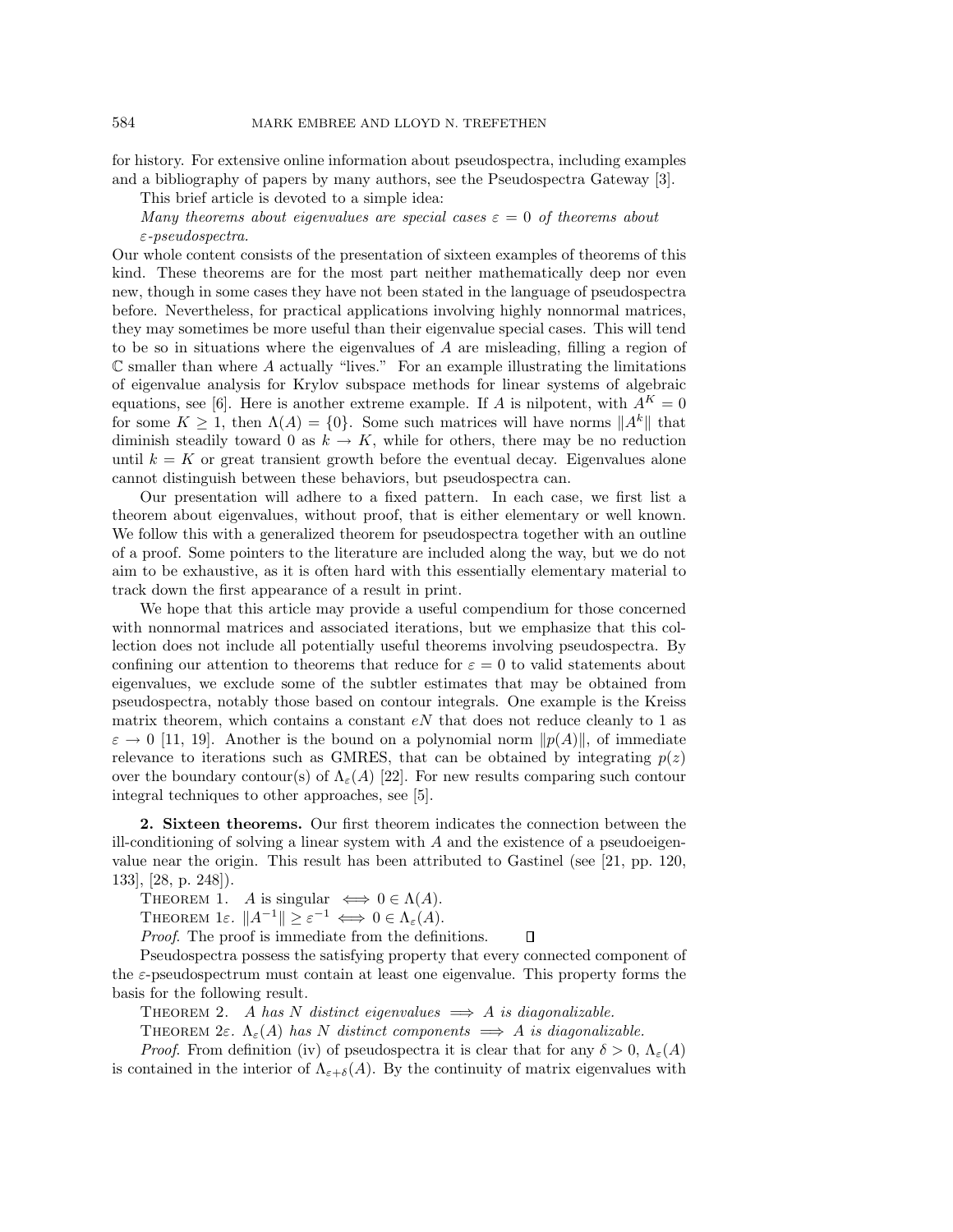respect to perturbations, the same condition (iv) implies that if  $\Lambda_{\varepsilon}(A)$  has N distinct components, so does  $\Lambda_{\varepsilon+\delta}(A)$  for sufficiently small  $\delta > 0$ . Thus we see that  $\|(z A$ <sup>-1</sup> must achieve local maxima strictly in the interior of each of the N components of  $\Lambda_{\varepsilon+\delta}(A)$ . Now  $\log||(z-A)^{-1}||$  is a subharmonic function of z throughout the complex plane except at the eigenvalues of  $A$  (see, e.g., [7, Thm. 3.13.1], [4]), and thus  $\log ||(z-A)^{-1}||$  and likewise  $||(z-A)^{-1}||$  satisfy the maximum principle away from the eigenvalues of A. Putting these facts together, we see that each component of  $\Lambda_{\varepsilon}(A)$ must contain an eigenvalue of  $A$ , which implies that  $A$  has  $N$  distinct eigenvalues and thus is diagonalizable. Л

Gallestey has developed an algorithm for computing pseudospectra based on the maximum principle property used in the above proof [4]. A simpler exclusion algorithm, recently proposed by Koutis and Gallopoulos [10], is based upon the next result.

THEOREM 3.  $||(z - A)^{-1}|| \ge \frac{1}{dist(z, \Lambda(A))}$ .

THEOREM 3 $\varepsilon$ .  $||(z - A)^{-1}|| \ge \frac{1}{\text{dist}(z, \Lambda_{\varepsilon}(A)) + \varepsilon}$ .

*Proof.* A perturbation of A of norm  $dist(z, \Lambda_{\varepsilon}(A)) + \varepsilon$  could make z an eigenvalue.  $\Box$ 

The Koutis–Gallopoulos algorithm utilizes Theorem  $3\varepsilon$  rewritten in the form

$$
dist(z, \Lambda_{\varepsilon}(A)) \ \geq \ \frac{1}{\|(z-A)^{-1}\|} - \varepsilon.
$$

In our next theorem, S is an arbitrary nonsingular matrix and  $\kappa(S)$  is its condition number,  $\kappa(S) \equiv ||S|| ||S^{-1}||$ . Though the theorem is stated as an inclusion in one direction only, it applies in the other direction too, and in that sense Theorem 4 maintains our usual pattern of being the special case  $\varepsilon = 0$  of Theorem 4 $\varepsilon$ . The result demonstrates that pseudospectra are invariant under unitary transformations, and also reflects the extent to which an ill-conditioned similarity transformation can alter pseudospectra. When B is diagonal, so that  $SBS^{-1}$  represents a diagonalization of A, Theorem  $4\varepsilon$  is equivalent to the most familiar version of the Bauer–Fike theorem [1].

THEOREM 4.  $A = SBS^{-1} \implies \Lambda(A) = \Lambda(B)$ .

THEOREM 4ε.  $A = SBS^{-1} \implies \Lambda_{\varepsilon}(A) \subseteq \Lambda_{\kappa(S)\varepsilon}(B)$ . *Proof.* Since  $(z - A)^{-1} = S(z - B)^{-1}S^{-1}$ ,  $||(z - A)^{-1}|| \le \kappa(S)||(z - B)^{-1}||$ . Therefore if  $||(z - A)^{-1}|| \ge \varepsilon^{-1}$ , then  $||(z - B)^{-1}|| \ge (\kappa(S)\varepsilon)^{-1}$ .

The following theorem makes use of the idea of the "average pseudoeigenvalue" of a matrix, mean  $\lambda_{\varepsilon} \in \Lambda_{\varepsilon}(A)$ ,  $\lambda_{\varepsilon}$ . Of course, this quantity needs to be defined. We could be very specific and make use of, say, Haar measure (isotropy in  $\mathbb{C}^N$ ) on the space of  $N \times N$  matrices, but for the purposes of this theorem it is enough to say that mean<sub> $\lambda_{\varepsilon} \in \Lambda_{\varepsilon}(A)$ </sub> is the mean of the eigenvalues of  $A + E$  averaged over any fixed distribution on the matrices E with  $||E|| \leq \varepsilon$  with the property that each matrix entry  $e_{ij}$  has mean 0.

THEOREM 5.  $tr(A) = N \cdot \text{mean}_{\lambda \in \Lambda(A)} \lambda$ .

THEOREM  $5\varepsilon$ .  $\operatorname{tr}(A) = N \cdot \operatorname{mean}_{\lambda_{\varepsilon} \in \Lambda_{\varepsilon}(A)} \lambda_{\varepsilon}$ .

Proof. The theorem looks deep but is elementary. All we need to do is consider traces of perturbed matrices. Since each  $e_{jj}$  has mean 0 by assumption, so does their sum, and thus  $\text{tr}(A) = \text{mean}_{\|E\| \leq \varepsilon} \text{tr}(A + E) = N \cdot \text{mean}_{\lambda_{\varepsilon} \in \Lambda_{\varepsilon}(A)} \lambda_{\varepsilon}.$ 

Our next pair of results requires a definition of the *condition number*  $\kappa_A(\Sigma(A))$ of a compact set  $\Sigma = \Sigma(A) \subset \mathbb{C}$  depending on A with respect to perturbations of A. If  $\Sigma_1$  and  $\Sigma_2$  are compact subsets of C, let  $d(\Sigma_1, \Sigma_2)$  denote the Hausdorff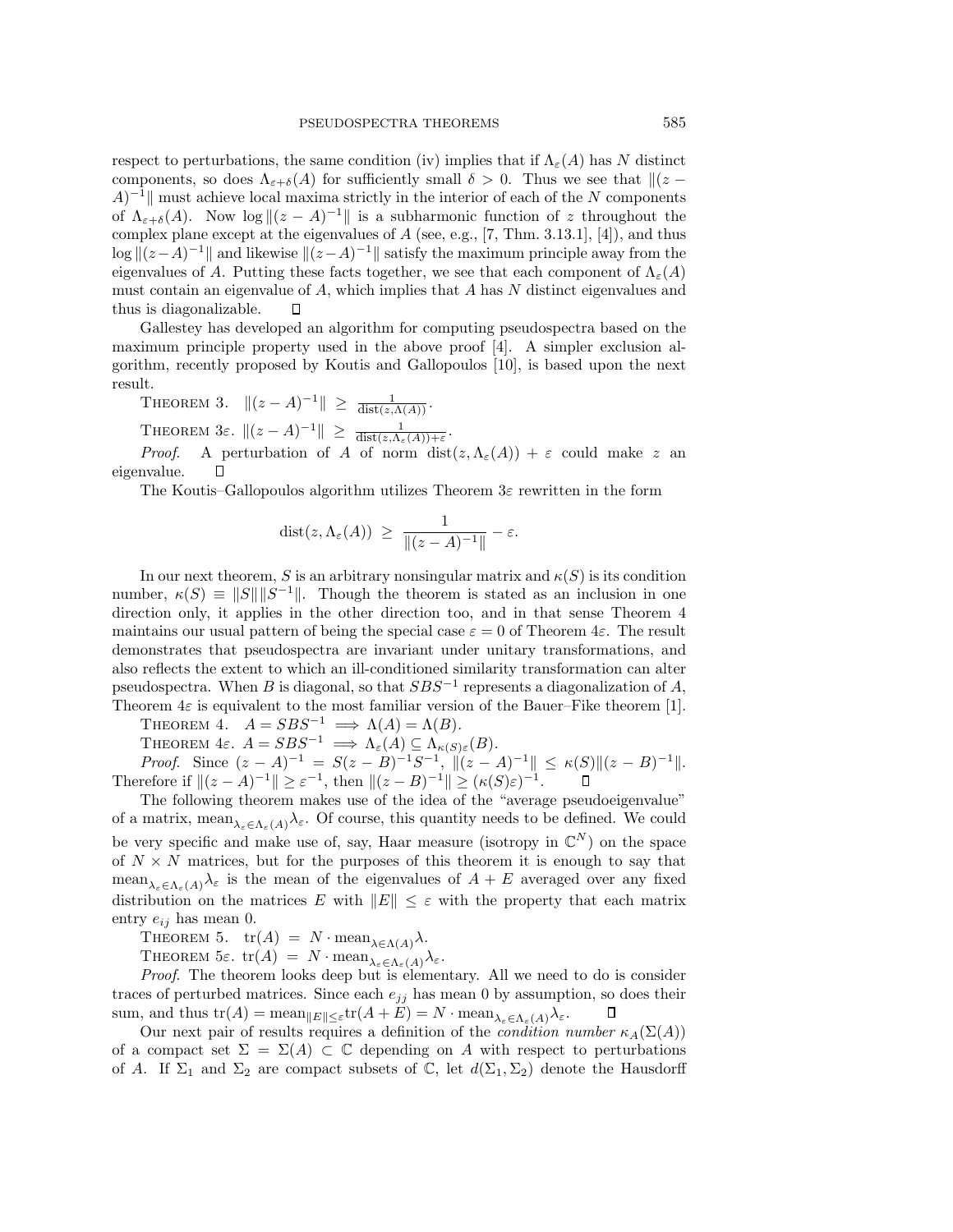distance  $d(\Sigma_1, \Sigma_2) = \max\{\max_{s \in \Sigma_1} d(s, \Sigma_2), \max_{s \in \Sigma_2} d(s, \Sigma_1)\}\)$ , where  $d(s, \Sigma)$  is the usual distance of a point s to a set  $\Sigma$ . Then

$$
\kappa_A(\Sigma(A)) \equiv \limsup_{\delta \to 0} \left( \delta^{-1} \sup_{\|D\| \le \delta} d(\Sigma(A+D), \Sigma(A)) \right).
$$

THEOREM 6.  $\Lambda(A)$  depends continuously on A, with condition number  $\kappa_A(\Lambda(A))$  $= 1$  if A is normal.

THEOREM 6ε.  $\Lambda_{\varepsilon}(A)$  depends continuously on A, with condition number  $\kappa_A(\Lambda_{\varepsilon}(A))$  $= 1$  if A is normal.

*Proof.* The continuity of  $\Lambda_{\varepsilon}(A)$  in the Hausdorff metric follows from the analogous continuity of  $\Lambda(A)$ . Suppose now that A is normal, so that its  $\varepsilon$ -pseudospectrum is the union of  $\varepsilon$ -disks centered at each eigenvalue. For any  $\delta \geq 0$  and  $D \in \mathbb{C}^{N \times N}$  with  $||D|| \leq \delta$ , we have  $\max_{s \in \Lambda_{\varepsilon}(A+D)} d(s, \Lambda_{\varepsilon}(A)) \leq \delta$  and similarly  $\max_{s \in \Lambda_{\varepsilon}(A)} d(s, \Lambda_{\varepsilon}(A+D))$  $(D)$ )  $\leq \delta$ . Thus,

$$
\sup_{\|D\| \le \delta} d(\Lambda_{\varepsilon}(A+D), \Lambda_{\varepsilon}(A)) \le \delta.
$$

Since  $\bigcup_{\|D\| \leq \delta} \Lambda_{\varepsilon}(A + D) = \Lambda_{\varepsilon+\delta}(A)$ , there always exists some D with  $||D|| \leq \delta$  such that  $\max_{s \in \Lambda_{\varepsilon}(A+D)} d(s, \Lambda_{\varepsilon}(A)) = \delta$ , and for such a D we must have  $||D|| = \delta$ , since the pseudospectra are strictly nested sets. It follows that

$$
\kappa_A(\Lambda_{\varepsilon}(A)) \equiv \limsup_{\delta \to 0} \left( \delta^{-1} \sup_{\|D\| \le \delta} d(\Lambda_{\varepsilon}(A+D), \Lambda_{\varepsilon}(A)) \right) = 1. \quad \Box
$$

Eigenvalues can change dramatically with small perturbations, a warning that analysis based on them can be misleading. The following theorem hints that pseudospectra may be more robust.

THEOREM 7.  $\Lambda(A + E) \subseteq \Lambda_{\|E\|}(A)$ .

THEOREM 7ε.  $\Lambda_{\varepsilon}(A + E) \subseteq \Lambda_{\varepsilon + ||E||}(A)$ .

*Proof.* If  $z \in \Lambda_{\varepsilon}(A + E)$ , then there exists a matrix F with  $||F|| \leq \varepsilon$  such that  $(A + E + F)u = zu$  for some  $u \neq 0$ . Since  $||E + F|| \leq \varepsilon + ||E||$ ,  $z \in \Lambda_{\varepsilon+}||E||(A)$ .

We now turn to the problems of estimating the behavior of a matrix from its spectrum and pseudospectra.

THEOREM 8.  $\lambda \in \Lambda(A) \implies ||A|| \ge |\lambda|.$ 

THEOREM 8ε.  $\lambda_{\varepsilon} \in \Lambda_{\varepsilon}(A) \implies ||A|| \ge |\lambda_{\varepsilon}| - \varepsilon$ .

Proof. If  $\lambda_{\varepsilon} \in \Lambda_{\varepsilon}(A)$ , then  $Au = \lambda_{\varepsilon}u + \varepsilon v$  for some vectors  $u, v \in \mathbb{C}$  with  $||u|| = ||v|| = 1.$  It follows that  $||Au|| \ge |\lambda_{\varepsilon}| - \varepsilon$ .  $\Box$ 

The convergence analysis of stationary iterative methods is based on the behavior of powers of the iteration matrix. It has long been known that transient growth can occur even when the spectral radius of the iteration matrix is less than one (see, e.g., [27, p. 63]). The following two theorems use pseudospectra to describe this transient growth. The first is the "easy half of the Kreiss matrix theorem," that is, the half of that theorem that does not depend on  $N$  and whose proof is elementary [11].

THEOREM 9.  $\max_{\lambda \in \Lambda(A)} |\lambda| > 1 \implies \sup_{k>0} ||A^k|| = \infty$ .

THEOREM  $9\varepsilon$ .  $\max_{\lambda_{\varepsilon} \in \Lambda_{\varepsilon}(A)} |\lambda_{\varepsilon}| > 1 + C\varepsilon \implies \sup_{k>0} ||A^k|| > C$ .

*Proof.* Since  $||A^0|| = 1$ , the result is trivial for  $C < 1$ , so assume  $C \ge 1$ . If  $\max_{\lambda \in \Lambda(A)} |\lambda| > 1$ , then the conclusion certainly holds, so assume  $\max_{\lambda \in \Lambda(A)} |\lambda| \leq 1$ , in which case we have the convergent series representation

$$
(z - A)^{-1} = z^{-1}(I + z^{-1}A + z^{-2}A^{2} + \cdots),
$$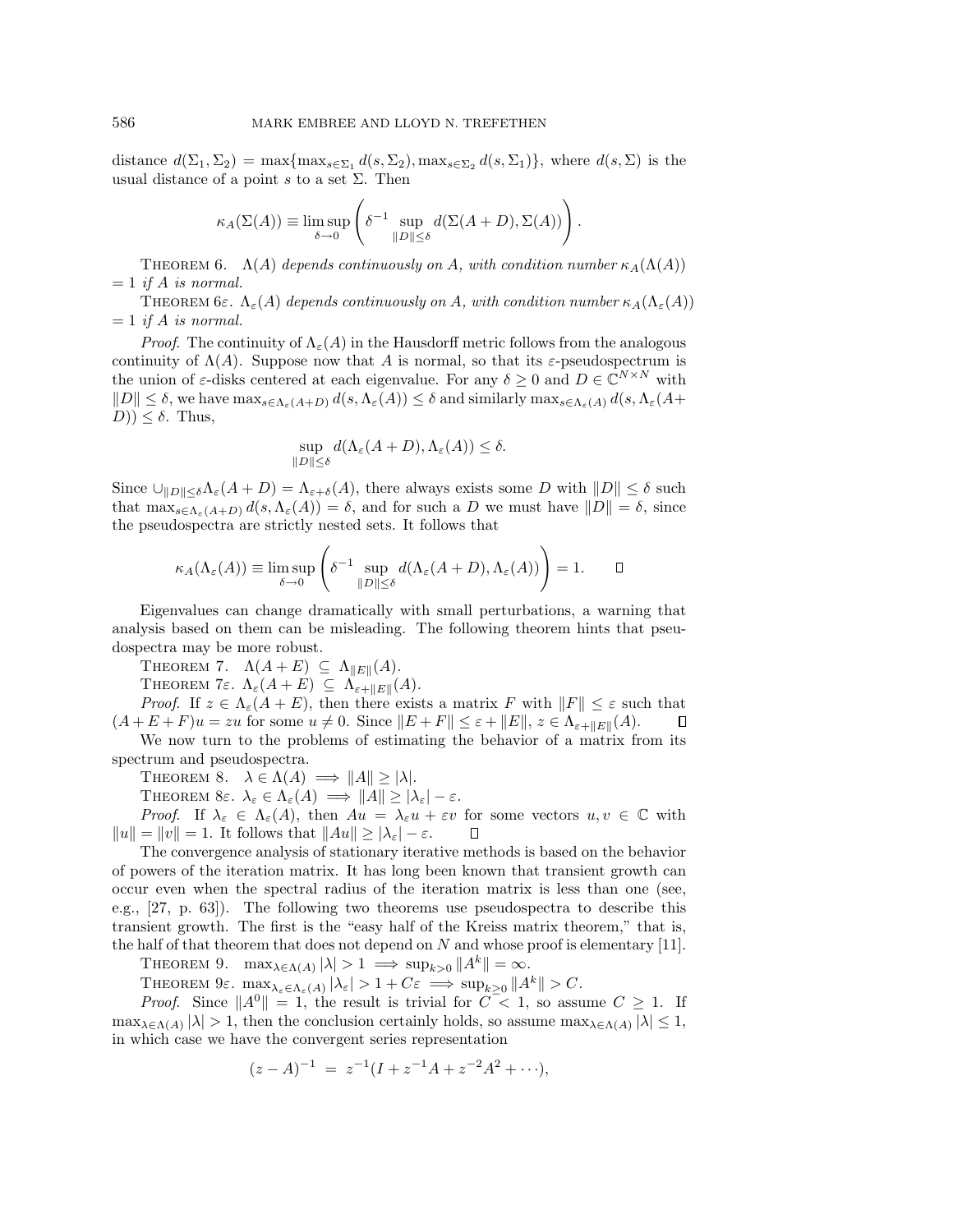which is valid for all z with  $|z| > 1$ . We now argue the contrapositive. If  $||A^k|| \leq C$ for all  $k \geq 0$ , then

$$
\|(z-A)^{-1}\| \ \leq \ \frac{|z^{-1}|C}{1-|z^{-1}|} \ = \ \frac{C}{|z|-1}
$$

for any z with  $|z| > 1$ . This implies that  $\Lambda_{\varepsilon}(A)$  is contained in the disk about the origin of radius  $1 + C\varepsilon$ , i.e.,  $\max_{\lambda_{\varepsilon} \in \Lambda_{\varepsilon}(A)} |\lambda_{\varepsilon}| \leq 1 + C\varepsilon$ .  $\Box$ 

THEOREM 10.  $\lambda \in \Lambda(A) \implies ||A^k|| \ge |\lambda|^k$  for all k.

THEOREM  $10\varepsilon$ .  $\lambda_{\varepsilon} \in \Lambda_{\varepsilon}(A) \implies ||A^k|| \geq |\lambda_{\varepsilon}|^k - \frac{k\varepsilon ||A||^{k-1}}{1 - k\varepsilon/||A||}$  for all k such that  $k\varepsilon < ||A||.$ 

*Proof.* Pick E such that  $||E|| \leq \varepsilon$  and  $\lambda_{\varepsilon} \in \Lambda(A + E)$ . Then  $||(A + E)^{k}|| \geq |\lambda_{\varepsilon}|^{k}$ , which implies

$$
||A^k|| \ge |\lambda_{\varepsilon}|^k - k\varepsilon ||A||^{k-1} - {k \choose 2} \varepsilon^2 ||A||^{k-2} - \cdots
$$
  
 
$$
\ge |\lambda_{\varepsilon}|^k - k\varepsilon ||A||^{k-1} \left(1 + k\varepsilon / ||A|| + (k\varepsilon)^2 / ||A||^2 + \cdots \right).
$$

Provided  $k\varepsilon < ||A||$ , the series in this last equation converges, giving

$$
||A^k|| \ge |\lambda_{\varepsilon}|^k - \frac{k\varepsilon ||A||^{k-1}}{1 - k\varepsilon / ||A||}.
$$

 $\Box$ 

Theorems 9 and  $9\varepsilon$  have exact analogues for continuous time (see [14, 15]).

THEOREM 11.  $\max_{\lambda \in \Lambda(A)} \text{Re}\lambda > 0 \implies \sup_{t>0} ||e^{tA}|| = \infty$ .

THEOREM  $11\varepsilon$ .  $\max_{\lambda_{\varepsilon} \in \Lambda_{\varepsilon}(A)} \text{Re}\lambda_{\varepsilon} > C\varepsilon \implies \sup_{t>0} ||e^{tA}|| > C$ .

*Proof.* As in the proof of Theorem  $9\varepsilon$ , the conclusion is immediate if  $C < 1$  or if  $\max_{\lambda \in \Lambda(A)} \text{Re}\lambda > 0$ , so we assume that  $C \geq 1$  and  $\max_{\lambda \in \Lambda(A)} \text{Re}\lambda \leq 0$  and use the Laplace transform identity

$$
(z - A)^{-1} = \int_0^\infty e^{-zt} e^{tA} dt,
$$

which is valid for Re $z > 0$ . Again arguing the contrapositive, we note that if  $||e^{tA}|| \leq$ C for all  $t > 0$ , then  $||(z - A)^{-1}|| \le C/Re z$  for z with  $Re z > 0$ , implying that  $\Lambda_{\varepsilon}(A)$ is contained in the half-plane defined by  $\text{Re } z \leq C\varepsilon$ .  $\Box$ 

Our next result is a pseudospectral generalization of Gerschgorin's theorem, which we believe to be new. It implies that if  $\Lambda_{\varepsilon}(A)$  contains points distant from  $\Lambda(A)$  for sufficiently small  $\varepsilon$ , then the bounds given by Gerschgorin's theorem will be more sharply descriptive of the pseudospectra than of the spectrum. Coupling this with Theorems 9ε and 10ε, one sees that Gerschgorin eigenvalue estimates may sometimes lead to more accurate predictions of transient behavior of iterative matrix processes than would be obtained from the exact eigenvalues! As has been pointed out in [13], this curious robustness phenomenon is of practical importance, for it sheds light on how it is that iterations such as GMRES may sometimes converge handily even when the associated Ritz values or harmonic Ritz values are far from accurate eigenvalue estimates. For these theorems, define  $d_j = a_{jj}$  and  $r_j = \sum_{k \neq j} |a_{jk}|$ , and for any complex number z and real number  $r \geq 0$ , let  $D(z, r)$  denote the closed disk about z of radius r.

THEOREM 12.  $\Lambda(A) \subseteq \bigcup_j D(d_j, r_j)$ . THEOREM 12 $\varepsilon$ .  $\Lambda_{\varepsilon}(A) \subseteq \bigcup_{j} D(d_j, r_j + \sqrt{N}\varepsilon)$ .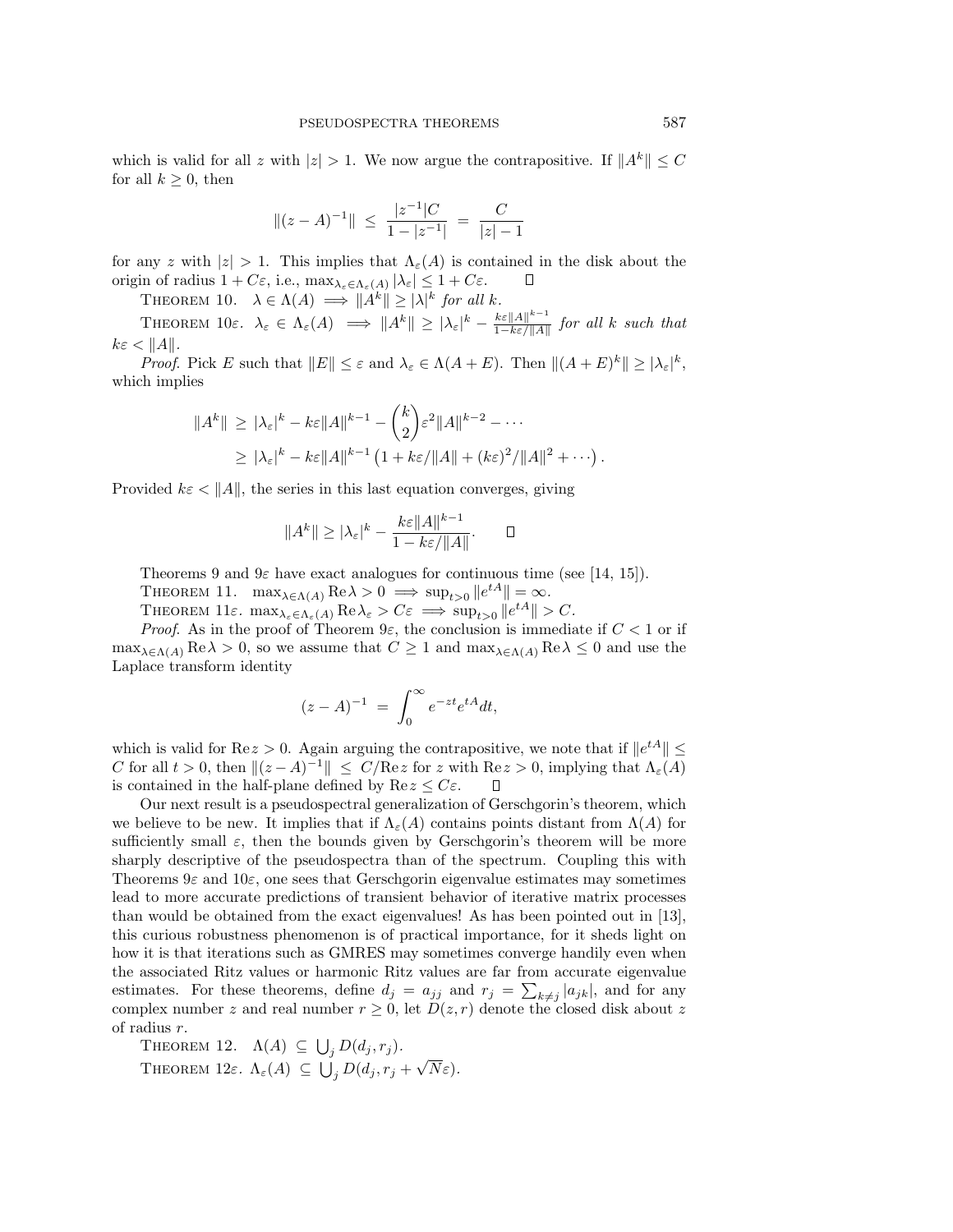*Proof.* Applying Gerschgorin's theorem to  $A + E$  with  $||E|| \leq \varepsilon$  yields inclusion disks centered at  $d_j + e_{jj}$  with radius  $\sum_{k \neq j} |a_{jk} + e_{jk}| \leq r_j + \sum_{k \neq j} |e_{jk}|$ . Each such disk is contained in the disk centered at  $d_j$  with radius  $r_j + \sum_{k=1}^N |e_{jk}| = r_j + ||E_j||_{\infty}$ , where  $E_j$  denotes the matrix equal to E in the jth row and zero elsewhere. The term Let  $E_j$  denotes the matrix equal to E in the jth fow and zero e<br>  $\overline{N}\varepsilon$  comes from the inequality  $||E_j||_{\infty} \leq \sqrt{N}||E_j||_2 \leq \sqrt{N}||E||_2$ .  $\Box$ 

The next result concerns the numerical range or field of values, which we denote by  $W(A)$ . In the context of iterative methods, the theorem indicates how analysis based on the field of values (see, e.g., [2]) relates to pseudospectral analysis. We write conv $(S)$  for the convex hull in  $\mathbb C$  of a set  $S \subseteq \mathbb C$ . The notation " $S \setminus \varepsilon$ -border" also requires some explanation. By this we mean the set of points  $z \in \mathbb{C}$  such that  $D(z, \varepsilon) \subseteq S$ . Perhaps Reddy, Schmid, and Henningson were the first to formulate this result in the language of pseudospectra [15, Thm. 2.2].

THEOREM 13.  $W(A) \supseteq \text{conv}(\Lambda(A)).$ 

THEOREM 13ε.  $W(A) \supseteq \text{conv}(\Lambda_{\varepsilon}(A)) \setminus \varepsilon$ -border.

*Proof.* This result follows from a familiar result in functional analysis: that  $W(A)$ is the intersection of all convex sets  $S$  that satisfy the condition

$$
\|(z - A)^{-1}\| \ \leq \ \frac{1}{\text{dist}(z, S)}.
$$

П

See, for example, Kato [9, p. 268].

The spectral mapping theorem (see, e.g.,  $[9, p. 45]$ ) is a jewel in the crown of eigenvalue theorems; it is theoretically appealing and practically relevant, forming the basis for rational transformation techniques for computing eigenvalues. The numerical range obeys a similar, though one-sided, mapping theorem [8]. Theorems 13 and  $13\varepsilon$  suggest that a similar result might hold for pseudospectra. Our next theorem is a modest step in this direction, a precise mapping theorem for linear transformations [26, Thm. 2.4].

THEOREM 14.  $\Lambda(\alpha + \beta A) = \alpha + \beta \Lambda(A)$  for  $\alpha, \beta \in \mathbb{C}$ . THEOREM 14ε.  $\Lambda_{\varepsilon|\beta|}(\alpha + \beta A) = \alpha + \beta \Lambda_{\varepsilon}(A)$  for  $\alpha, \beta \in \mathbb{C}$ . *Proof.* The result is trivial when  $\beta = 0$ . Otherwise, note that

$$
|\beta| ||(z - (\alpha + \beta A))^{-1}|| = ||(\beta^{-1}(z - \alpha) - A)^{-1}||. \quad \Box
$$

For Theorems 15 and 16, let V denote an  $N \times k$  rectangular matrix with orthonormal columns for some  $k \leq N$ , as might be obtained by Arnoldi or subspace iteration, and let H denote a  $k \times k$  square matrix. In the Arnoldi iteration, H would have Hessenberg form, but this is not necessary for these theorems. First, we assume that the columns of  $V$  exactly span an invariant subspace of  $A$ . The resulting theorem forms the basis for algorithms that compute pseudospectra by projecting A onto a carefully chosen invariant subspace [15, 25, 29].

THEOREM 15.  $AV = VH \implies \Lambda(H) \subseteq \Lambda(A)$ .

THEOREM 15ε.  $AV = VH \implies \Lambda_{\varepsilon}(H) \subseteq \Lambda_{\varepsilon}(A)$ .

*Proof.* If  $||Hu - zu|| \leq \varepsilon$  for some  $u \in \mathbb{C}^N$  with  $||u|| = 1$ , then  $||VHu - Vzu|| \leq \varepsilon$ too, and this implies  $||Avu - zVu|| \leq \varepsilon$ . П

Practical algorithms such as the implicitly restarted Arnoldi method [18] or subspace iteration (see, e.g.,  $[16, \text{ section } V.1]$ ) may not easily yield an exact basis for the invariant subspace. Rather, the columns of  $V$  form an orthonormal basis for some *approximate* invariant subspace of A. Let  $H$  denote the generalized Rayleigh quotient this basis forms,  $H \equiv V^*AV$ . With this notation, eigenvalue Theorem 15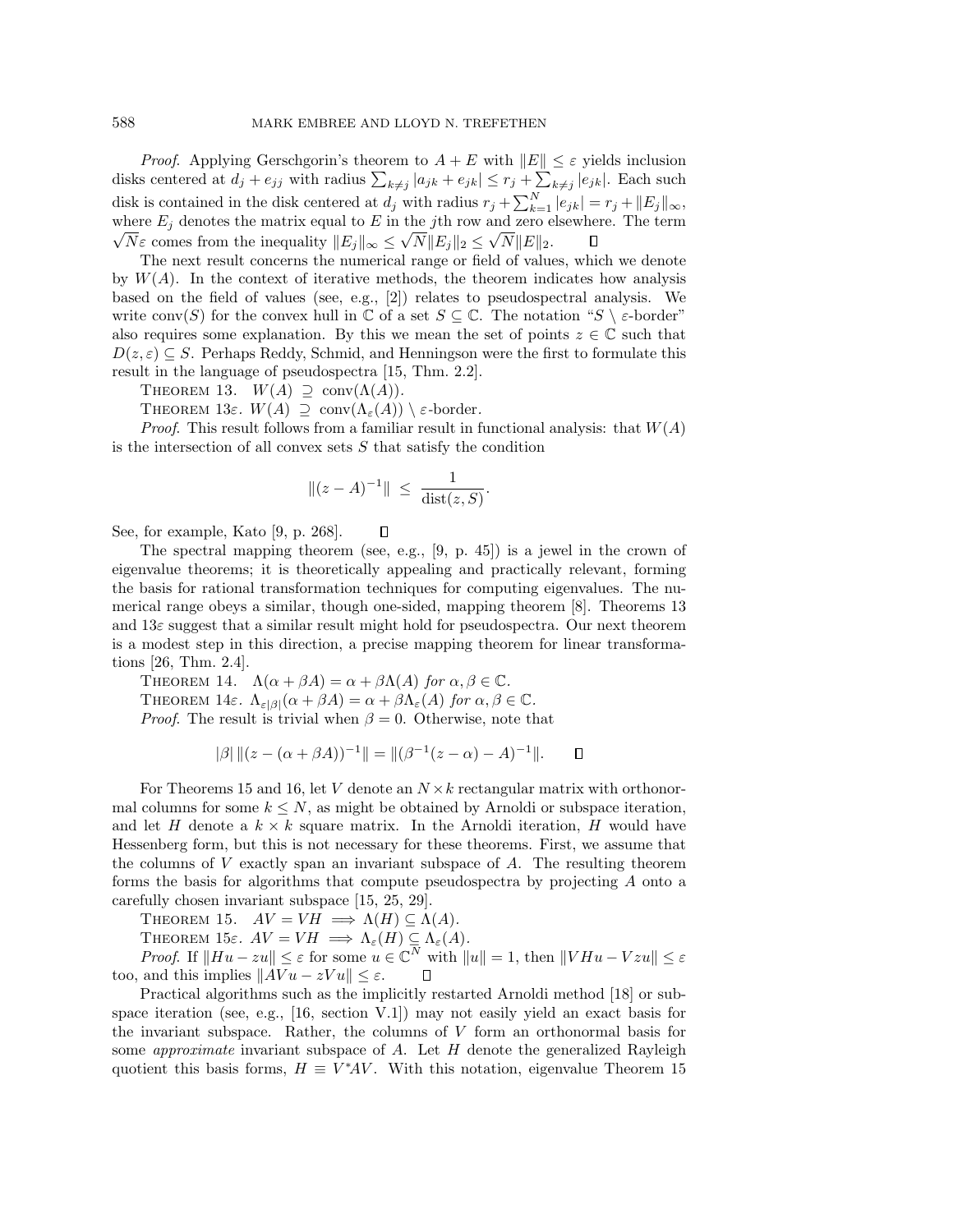has an alternative, more practical pseudospectral generalization. This theorem is a fundamental result in the perturbation theory of invariant subspaces; see [20] and references therein.

THEOREM 16.  $AV = VH \implies \Lambda(H) \subseteq \Lambda(A)$ .

THEOREM 16ε.  $AV = VH + R \implies \Lambda(H) \subseteq \Lambda_{\varepsilon}(A)$  for  $\varepsilon = ||R||$ .

*Proof.* Consider the square matrix  $E = -RV^*$ . Then  $(A + E)V = AV - R = VH$ , so by Theorem 15, the eigenvalues of H are eigenvalues of  $A+E$  and hence  $\varepsilon$ -pseudoeigenvalues of A for  $\varepsilon = |-RV^*| = ||R||$ .  $\Box$ 

For an Arnoldi factorization with k basis vectors,  $V \in \mathbb{C}^{n \times k}$ , Theorem 16 $\varepsilon$  reduces to a well-known result:  $\varepsilon = ||R|| = |h_{k+1,k}|$ , where  $h_{k+1,k}$  is the  $(k+1,k)$  entry in the extended upper Hessenberg matrix (see, e.g., [17, Lem. 2.1]).

**Acknowledgments.** We thank Anne Greenbaum for carefully reading an earlier version of this manuscript and pointing out several corrections. We also appreciate helpful comments from Albrecht Böttcher, Nick Higham, and the referees. We especially thank Yvan Notay for noting that the constant in Theorem  $12\varepsilon$  could be pecially thank Yvan Nots<br>improved from N to  $\sqrt{N}$ .

## REFERENCES

- [1] F. L. Bauer and C. T. Fike, Norms and exclusion theorems, Numer. Math., 2 (1960), pp. 137–141.
- [2] M. Eiermann, Fields of values and iterative methods, Linear Algebra Appl., 180 (1993), pp. 167–197.
- [3] M. Embree and L. N. Trefethen, Pseudospectra Gateway, http://www.comlab.ox.ac. uk/pseudospectra, 2000.
- [4] E. Gallestey, Computing spectral value sets using the subharmonicity of the norm of rational matrices, BIT, 38 (1998), pp. 22–33.
- [5] A. GREENBAUM, Using the Cauchy integral formula and the partial fractions decomposition of the resolvent to estimate  $||f(A)||$ , SIAM J. Matrix Anal., submitted, 2000.
- [6] A. GREENBAUM, V. PTÁK, AND Z. STRAKOŠ, Any nonincreasing convergence curve is possible for GMRES, SIAM J. Matrix Anal. Appl., 17 (1996), pp. 465–469.
- [7] E. Hille and R. S. Phillips, Functional Analysis and Semi-Groups, revised ed., AMS, Providence, RI, 1957.
- [8] T. KATO, Some mapping theorems for the numerical range, Proc. Japan Acad., 41 (1965), pp. 652–655.
- [9] T. Kato, Perturbation Theory for Linear Operators, 2nd ed., Springer-Verlag, New York, 1980.
- [10] I. Koutis and E. Gallopoulos, Exclusion Regions and Fast Estimation of Pseudospectra, Tech. report, Department of Computer Engineering and Informatics, HPCLAB, University of Patras, Patras, Greece, 2000.
- [11] H.-O. KREISS, Über die Stabilitätsdefinition für Differenzengleichungen die partielle Differentialgleichungen approximieren, BIT, 2 (1962), pp. 153–181.
- [12] H. J. LANDAU, On Szegő's eigenvalue distribution theory and non-Hermitian kernels, J. Analyse Math., 28 (1975), pp. 335–357.
- [13] N. M. NACHTIGAL, L. REICHEL, AND L. N. TREFETHEN, A hybrid GMRES algorithm for nonsymmetric linear systems, SIAM J. Matrix Anal. Appl., 13 (1992), pp. 796–825.
- [14] A. Pazy, Semigroups of Linear Operators and Applications to Partial Differential Equations, Springer-Verlag, New York, 1983.
- [15] S. C. REDDY, P. J. SCHMID, AND D. S. HENNINGSON, Pseudospectra of the Orr–Sommerfeld operator, SIAM J. Appl. Math., 53 (1993), pp. 15–47.
- [16] Y. Saad, Numerical Methods for Large Eigenvalue Problems, Manchester University Press, Manchester, UK, 1992.
- [17] V. SIMONCINI AND E. GALLOPOULOS, Transfer functions and resolvent norm approximation of large matrices, Electron. Trans. Numer. Anal., 7 (1998), pp. 190–201.
- [18] D. C. Sorensen, Implicit application of polynomial filters in a k-step Arnoldi method, SIAM J. Matrix Anal. Appl., 13 (1992), pp. 357–385.
- [19] M. N. SPIJKER, On a conjecture of LeVeque and Trefethen related to the Kreiss matrix theorem, BIT, 31 (1991), pp. 551–555.